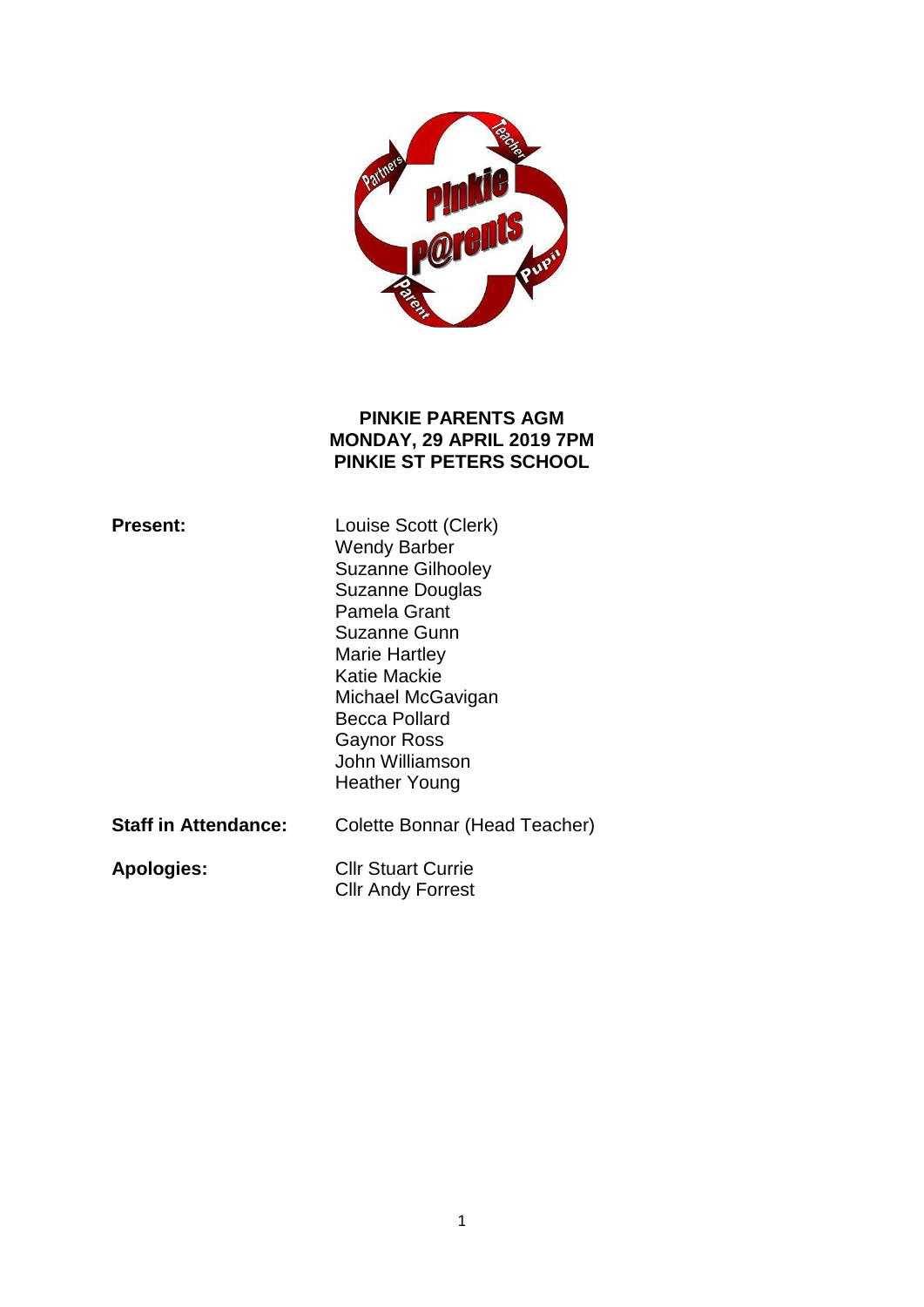### **1. Welcome and Apologies**

1.1 Colette welcomed everyone to the meeting and apologies, above were noted.

# **2. Annual Report 2018/19**

2.1 Suzanne Douglas provided a summary of the annual report which provided a review of the year and the fundraising events held. Members were asked to email any comments to Louise.

## **3. Treasurer's Report**

3.1 Marie provided an update on the account, which had been independently audited, ending 28 February 2019. The year-end balance was £4,510.36 with £1,620 to be paid to the school as agreed for ipads, leaving a balance of £2,809.36

3.2 Pinkie Parent's fundraising efforts raised £7,792, excluding marathon donations, the common good grant and fundraising costs.

3.3. Annual commitments of around £3,576 which covers P7 hoodies, Christmas parties and playground equipment as well as funds for each class to apply for, were still in place.

3.4 It was agreed that Marie would amend the final accounts to differentiate between expenditure and profit. **(Action: Marie)**. It was also agreed that a proforma would be created to assist event organisers and the treasurer. **(Action: Suzanne D)**.

## **4. Constitution**

4.1 A brief summary of the constitution was provided to the meeting, with a suggestion with a change to be made to include a line on the length of office bearer roles being for a maximum of two years, unless it is waived at the discretion of those present at the AGM.

4.2 It was also suggested that a change be made to paragraph 11 in regard to the withdrawals of fund by ebanking and other means.

4.3 It was agreed that the updated constitution would be sent to members for approval before publication. **(Action: Louise)**.

4.4 Suzanne would check with East Lothian Council on whether there was a way in which transactions to the school could be done via e-banking. **(Action: Suzanne D)**.